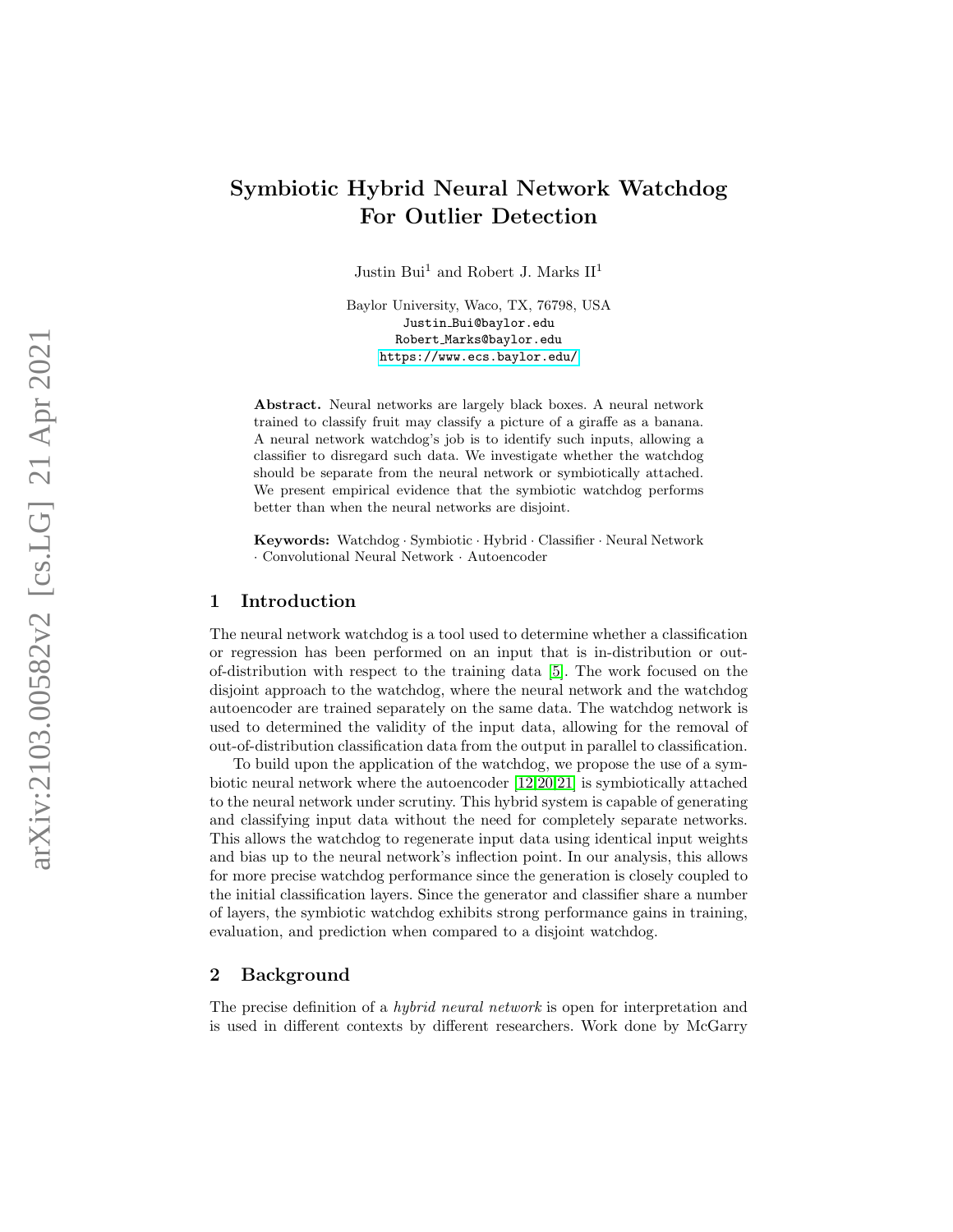et al. [\[17\]](#page-9-3) discusses the integration of neural networks into symbolic systems, whereas Yang et al. [\[23\]](#page-9-4) discusses a retrieval-generation models. Hybrid neural networks have been applied in various areas, such as power load forecasts [\[1\]](#page-8-1),[\[2\]](#page-8-2),[\[10\]](#page-8-3), medical analysis techniques [\[7\]](#page-8-4), and financial applications [\[14,](#page-9-5)[15,](#page-9-6)[24\]](#page-9-7). Their flexibility allows for new and novel techniques to solving modern day problems. The phrase hybrid also extends beyond network structures, to training and evaluation techniques [\[11,](#page-9-8)[18\]](#page-9-9).

# 3 Proof of Concept

We investigate the feasibility of creating a hybrid classifier-generator network to be used with the neural network watchdog where the watchdog shares a portion of the architecture of the neural network. In this sense, the watchdog is symbiotic. Our proof of concept hybrid network is based on a 2D convolutional image classifier and 2D convolutional autoencoder, as described below.

### 3.1 Symbiotic Hybrid Network Structure

To demonstrate the proof of concept, a symbiotic hybrid convolutional neural network is designed to classify and regenerate MNIST digit images. As seen in Figure [1,](#page-1-0) the symbiotic network is comprised of 3 subsections of layers:

- 1. Input Layers
- 2. Generative Layers
- <span id="page-1-0"></span>3. Classification Layers



Fig. 1: The general structure of a symbiotic hybrid neural network image classifier. This example demonstrates a single image input which splits in to generative and classifying components.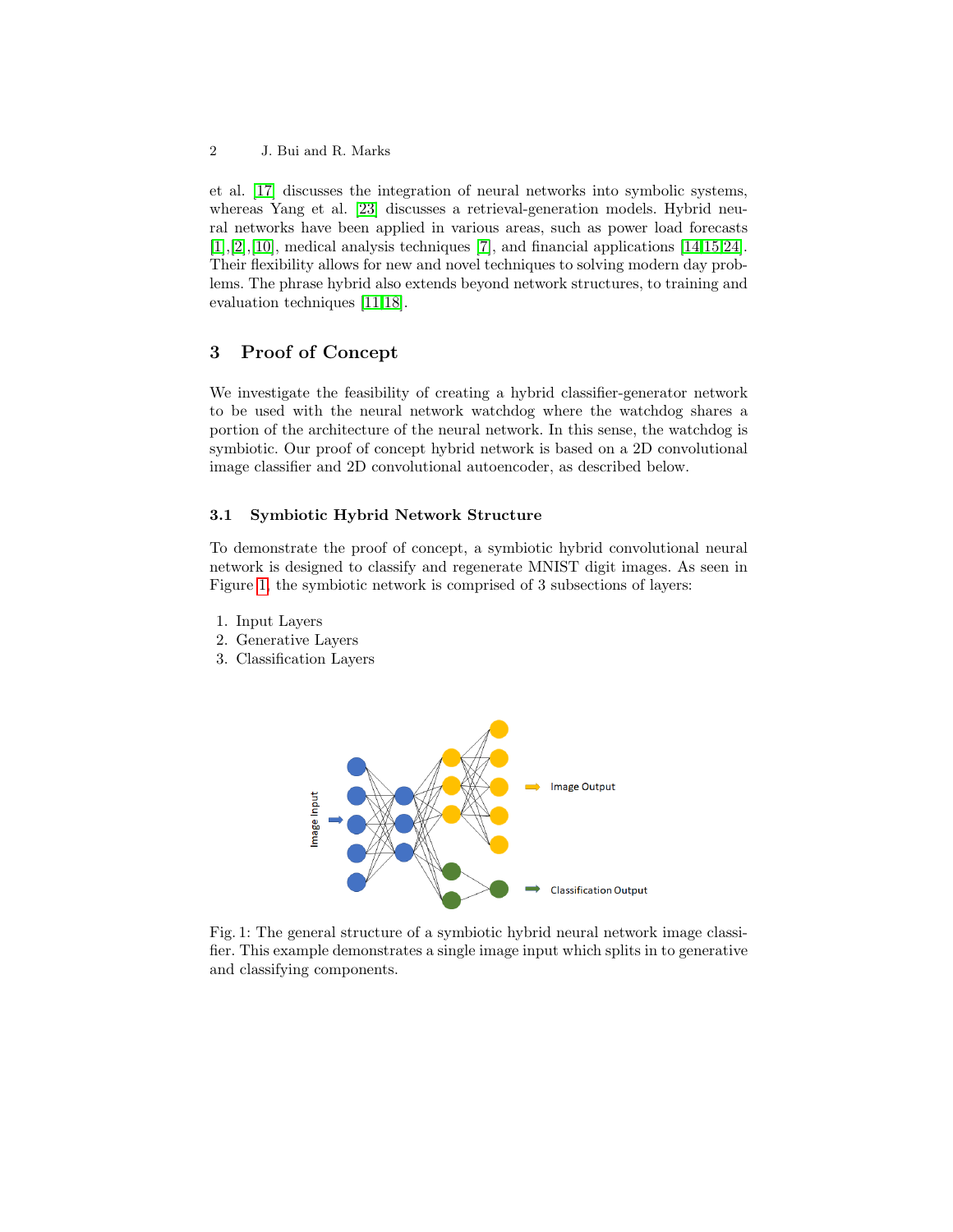The Input Layers. The input layers of the symbiotic hybrid network consist of multiple 2D convolutional layers, as well as a flatten and dense layer, as shown in Figure [3.](#page-3-0) These layers comprise the encoding portion of the hybrid network and feeds in to both the generative and classification layers.

<span id="page-2-0"></span>The Generative Layers. As seen in Figure [2,](#page-2-0) the generative layers represent the decoder portion of an autoencoder. These layers are responsible for decoding the representation generated by the input layers into an image reconstruction of the input which is used by the Watchdog to determine input validity.



Fig. 2: The decoding layers of the symbiotic neural network. When combined with the input layers, as in Figure [3,](#page-3-0) create an autoencoder.

The Classification Layers. The classification layers convert the input layer encoding into an activation output, producing a distribution corresponding to classification probabilities.

The final symbiotic hybrid neural network structure can be seen in Figure [4.](#page-4-0)

### 3.2 Training The Symbiotic Hybrid Network

Training and Evaluation Datasets. For this proof of concept, we will be using both the MNIST digit and MNIST Fashion datasets. Our training set is comprised of 60,000 MNIST digit images. The MNIST images are considered in-distribution. In order to evaluate the functionality of the Watchdog, we must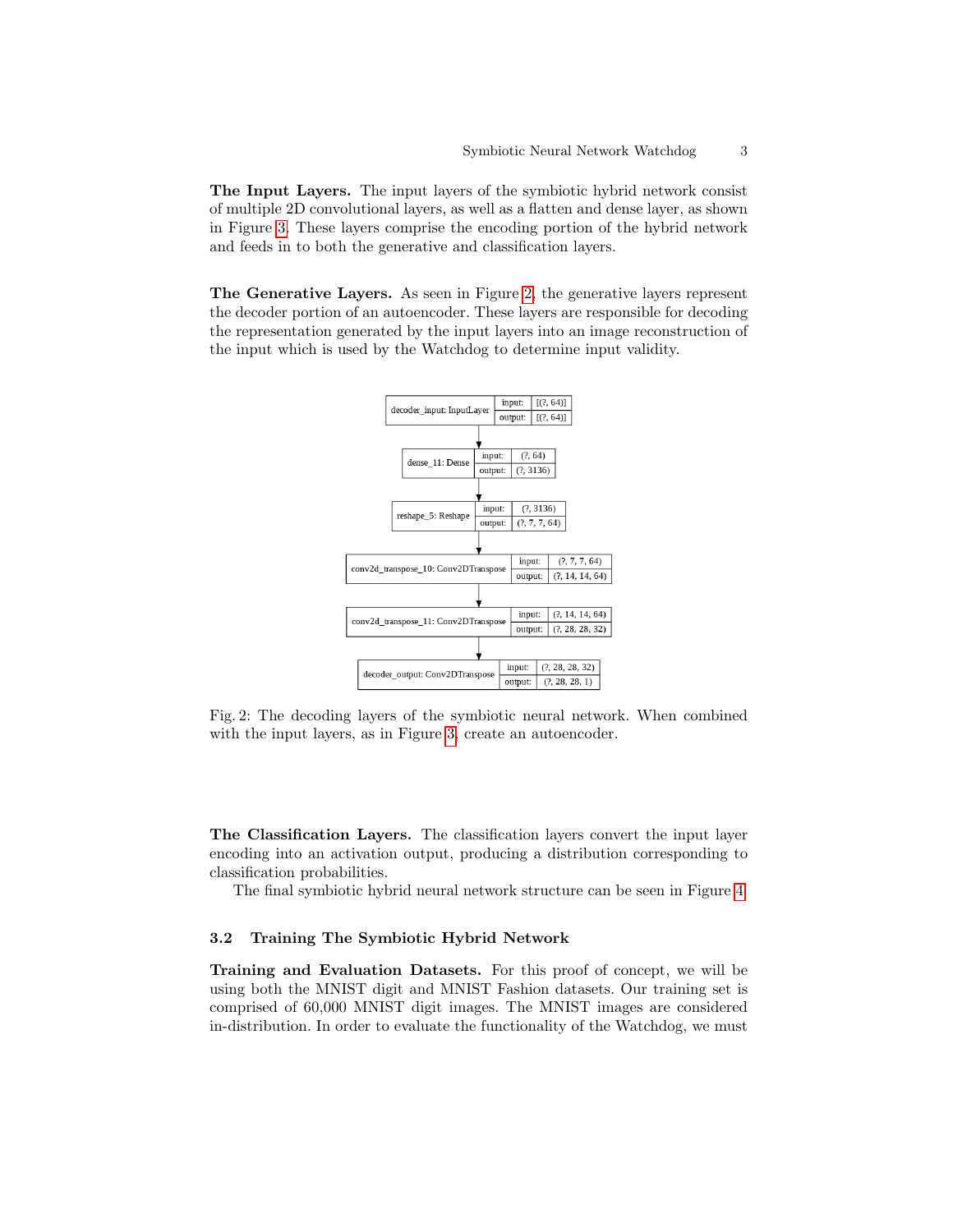#### <span id="page-3-0"></span>4 J. Bui and R. Marks



Fig. 3: The encoding Layers of the hybrid neural network, which represent the input layers of the symbiotic neural network.

also introduce out-of-distribution data, provided by the MNIST Fashion dataset. Examples of the evaluation data may be seen in Figures [5](#page-4-1) and [6.](#page-5-0)

Once the network has been trained, the networks will be evaluated using a mixed-distribution dataset, consisting of 10,000 evaluation images from each of the MNIST digit and MNIST Fashion datasets.

Biased Training. One of the considerations with training a symbiotic neural network as shown above is the impact of back-propagation bias when dealing with multiple outputs. The network structure introduced in [1](#page-1-0) will require biased training to improve the performance. Biasing the training weights allows for highly adaptive network performance, depending on the desired outcome of the network.

To further investigate the importance of the bias, five identical symbiotic neural networks are developed with different bias weights, as well as a sixth independent classifier and autoencoder as a control. The biases for the symbiotic networks are shown in Table [1](#page-5-1) below:

Evaluating the efficacy of the symbiotic hybrid network can be performed by comparing the RMSE values of the hybrid's classifier and generator results with the RMSE values of the disjointed (independent) watchdog.

#### 3.3 Evaluating the Generator

The generator can be evaluated by calculating the root mean squared error (RMSE) between the original and the generated images. Figure [7](#page-5-2) shows ex-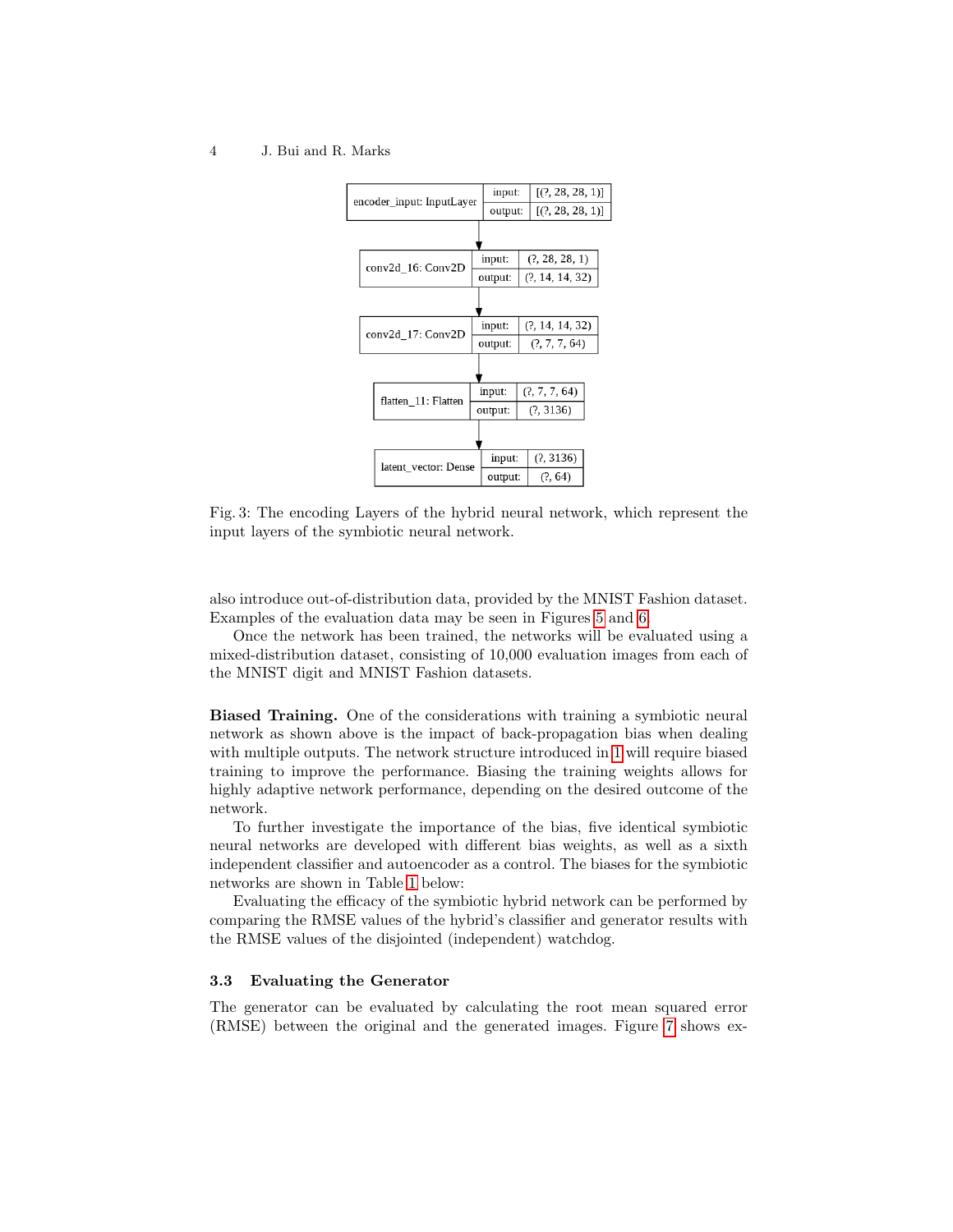<span id="page-4-0"></span>

<span id="page-4-1"></span>Fig. 4: The complete symbiotic neural network structure



Fig. 5: Examples of the in-distribution MNIST Digit dataset.

amples of an original image, as well as the symbiotic hybrid and independent autoencoder generated images.

The average RMSE values for each of the networks is shown in Table [2.](#page-6-0) These values indicate minor variations in the performance of the generative components of the symbiotic and the stand-alone autoencoders. These variations are expected, as the training weights of the symbiotic networks are adjusted by both the classifier and the generator outputs.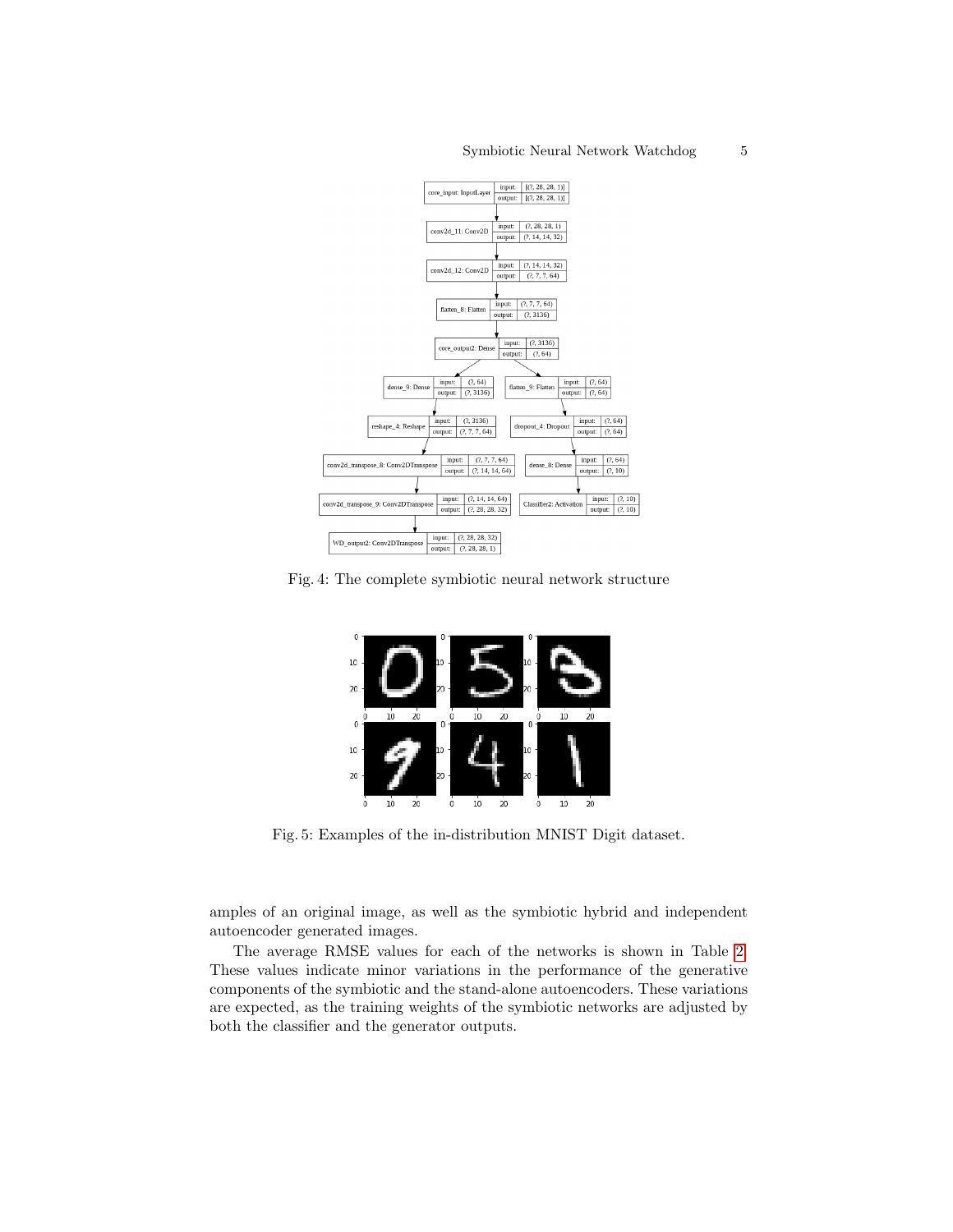<span id="page-5-0"></span>6 J. Bui and R. Marks



<span id="page-5-1"></span>Fig. 6: Examples of the out-of-distribution MNIST Fashion dataset.

Table 1: Symbiotic hybrid network training weights.

| Network                                 | Classifier Weights Generator Weights |
|-----------------------------------------|--------------------------------------|
| $\sqrt{\text{Classifier}}$ Biased   1.0 | 0.0                                  |
| Generator Biased 0.0                    | $\vert 1.0 \vert$                    |
| $ 25\% \text{ Class Biased} 0.25$       | 0.75                                 |
| $ 50\% \text{ Class Biased} 0.5$        | 0.5                                  |
| $ 75\% \text{ Class Biased} 0.75$       | $ 0.25\rangle$                       |

<span id="page-5-2"></span>

Fig. 7: From left to right: Original MNIST image, classifier biased symbiotically generated image, generator biased symbiotically generated image, and independent autoencoder generated image of the MNIST Digit 9.

### 3.4 Evaluating the Classifier

The classifier is measured by the evaluation dataset accuracy, as well as examining the ROC curves. Results for the classification accuracy Evaluation of the networks on the MNIST dataset can be seen in Table [3.](#page-7-0)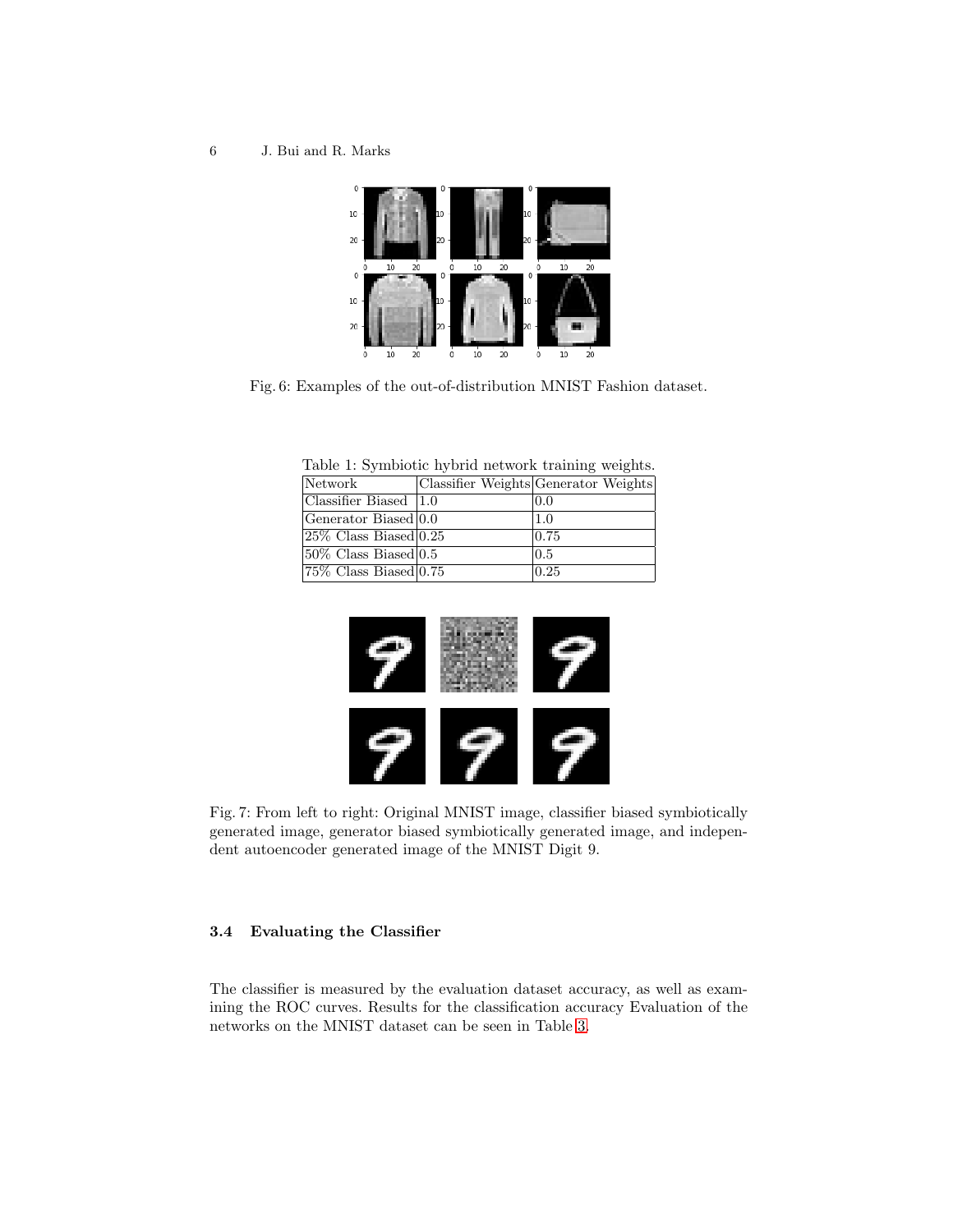

Fig. 8: From Left to Right: Original MNIST fashion image, classifier biased symbiotically generated image, generator biased symbiotically generated image, and independent autoencoder generated image of a MNIST Fashion Purse.

Table 2: RMSE values of each neural network, by image type

<span id="page-6-1"></span><span id="page-6-0"></span>

|                             | Independent Class. Bias Gen. Bias 25% Class. 50% Class. 75% Class. |        |        |        |       |       |
|-----------------------------|--------------------------------------------------------------------|--------|--------|--------|-------|-------|
| $\text{MNIST Images}$ 1.047 |                                                                    | 13.198 | 1.0396 | 1.696  | 1.982 | 2.358 |
| Fashion Images 6.8824       |                                                                    | 11.387 | 6.898  | 17.372 | 6.680 | 8.305 |



Fig. 9: Normalized ROC plots for the unguarded performance of all six classification networks.

### 3.5 Symbiotic vs. Independent Networks

Training and Evaluation Execution Times. In addition to evaluating the classification performance of both the independent and symbiotic networks, a comparison of training and evaluation times is performed. For this evaluation, the following training parameters are used: 60,000 MNIST digit images for training, with 10 training epochs. These measurements are performed on both GPU and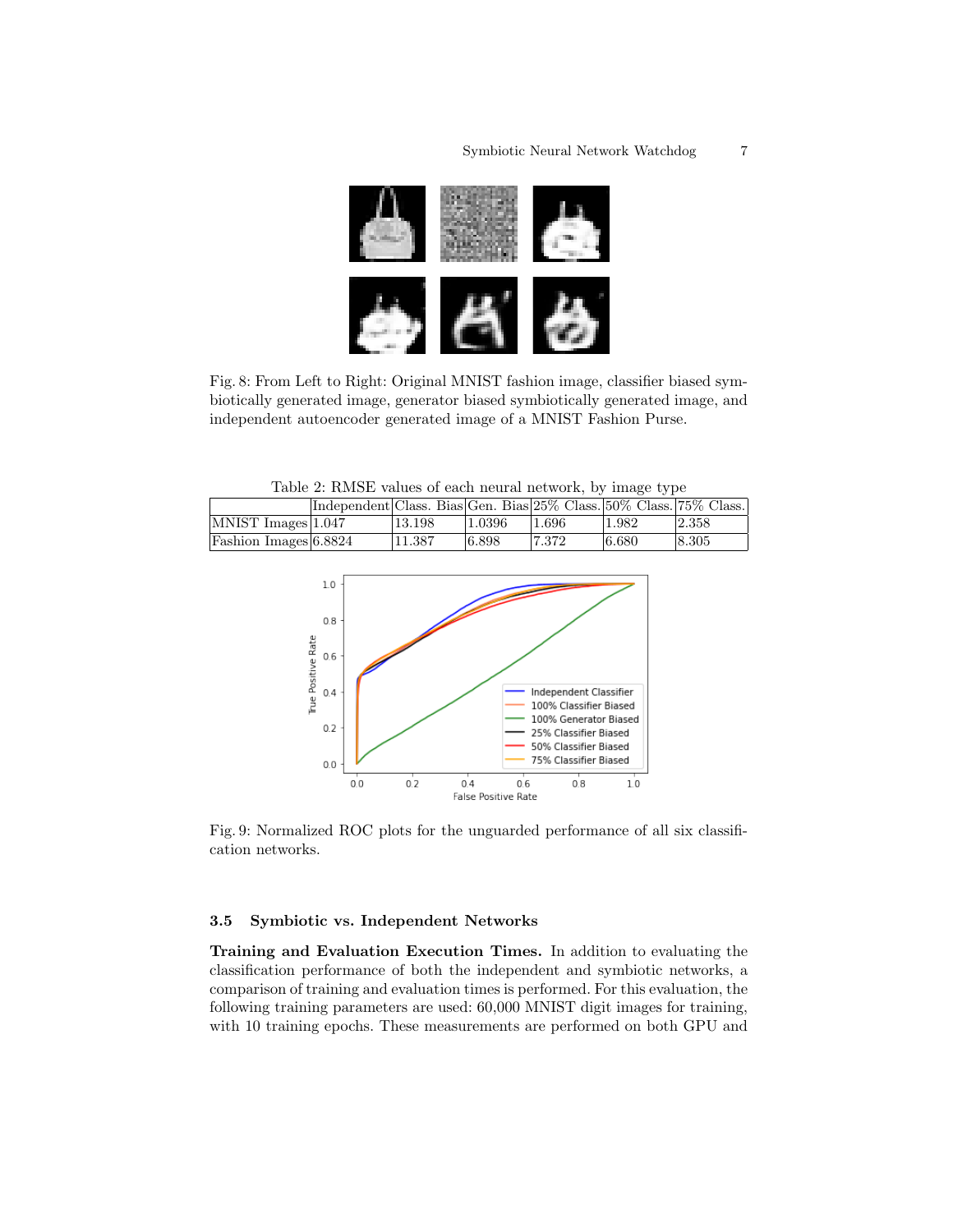#### <span id="page-7-0"></span>8 J. Bui and R. Marks

<span id="page-7-1"></span>

Table 3: MNIST Classifier Accuracy

Fig. 10: Normalized ROC curves for the watchdog guarded symbiotic and independent classifiers. The RMSE threshold for these curves is set to 6.5.

CPU runtime environments using Google's Colab notebooks. Table [4](#page-8-5) displays the training time breakdown for the networks.

Similar to the improved performance with regards to training time, the evaluation times for the networks has been measured, and improved performance is found with the symbiotic watchdog. For the evaluation parameters, all six networks are evaluated using the 20,000 digit mixed-distribution dataset.

# 4 Conclusion

A symbiotic autoencoder watchdog is developed in conjunction with a symbiotic generator/classification neural network. Creating a hybrid classification neural network, as demonstrated here, results in better training and evaluation performance, as seen in Tables [3,](#page-7-0) [4,](#page-8-5) and [5.](#page-8-6) Classification performance closely matches the performance of an independent watchdog, as can be seen in Figures [9](#page-6-1) and [10.](#page-7-1) The choice of an RMSE threshold is ultimately determined by the specific application. Results may vary based on data and the trade off between detection and false alarms.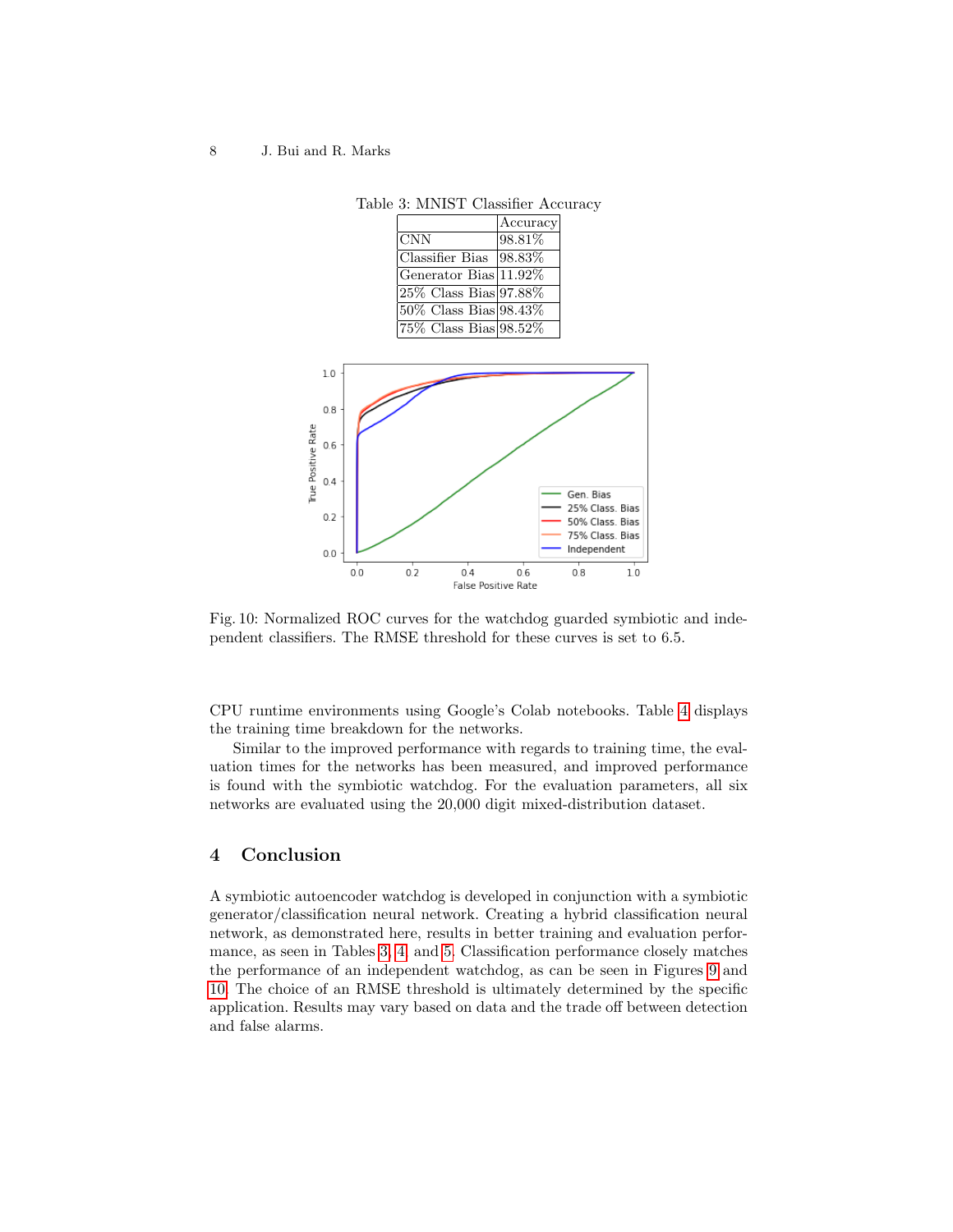<span id="page-8-5"></span>

|                                    | GPU Runtime CPU Runtime |         |  |  |  |  |
|------------------------------------|-------------------------|---------|--|--|--|--|
| Independent Watchdog: 638.3s       |                         | 2408.5s |  |  |  |  |
| Classifier Biased:                 | 553.8s                  | 1692.4s |  |  |  |  |
| Generator Biased:                  | 567.5s                  | 1688.9s |  |  |  |  |
| 25\% Classifier Bias:              | 552.8s                  | 1706.8s |  |  |  |  |
| $\overline{50\%}$ Classifier Bias: | 564.3s                  | 1727.6s |  |  |  |  |
| 75\% Classifier Bias:              | 567.3s                  | 1747.0s |  |  |  |  |

Table 4: Training times for the networks.

Table 5: Evaluation times for the networks.

<span id="page-8-6"></span>

|                             | <b>GPU</b> Runtime CPU Runtime |        |
|-----------------------------|--------------------------------|--------|
| Independent Watchdog: 1.51s |                                | 20.89s |
| Classifier Biased:          | 0.984s                         | 14.81s |
| Generator Biased:           | 0.964s                         | 14.99s |
| 25\% Classifier Bias:       | 0.951s                         | 14.97s |
| 50% Classifier Bias:        | 0.968s                         | 14.97s |
| 75\% Classifier Bias:       | 0.933s                         | 15.13s |

# References

- <span id="page-8-1"></span>1. Abedinia, Oveis, Nima Amjady, and Noradin Ghadimi. "Solar energy forecasting based on hybrid neural network and improved metaheuristic algorithm." Computational Intelligence 34.1 (2018): 241-260.
- <span id="page-8-2"></span>2. Amjady, N., and S. A. Banihashemi. "Transient stability prediction of power systems by a new synchronism status index and hybrid classifier." IET generation, transmission & distribution 4.4 (2010): 509-518.
- 3. An, Ning, et al. "Using multi-output feedforward neural network with empirical mode decomposition based signal filtering for electricity demand forecasting." Energy 49 (2013): 279-288.
- 4. Beck, Steven, et al. "A hybrid neural network classifier of short duration acoustic signals." IJCNN-91-Seattle International Joint Conference on Neural Networks. Vol. 1. IEEE, 1991.
- <span id="page-8-0"></span>5. Bui, Justin, and Robert J. Marks II. "Autoencoder Watchdog Outlier Detection for Classifiers." arXiv preprint [arXiv:2010.12754](http://arxiv.org/abs/2010.12754) (2020).
- 6. Curteanu, Silvia, and Florin Leon. "Hybrid neural network models applied to a free radical polymerization process." Polymer-Plastics Technology and Engineering 45.9 (2006): 1013-1023.
- <span id="page-8-4"></span>7. Dokur, Zümray, and Tamer Ölmez. "ECG beat classification by a novel hybrid neural network." Computer methods and programs in biomedicine 66.2-3 (2001): 167-181.
- 8. Hernández, Gerardo, et al. "Hybrid neural networks for big data classification." Neurocomputing 390 (2020): 327-340.
- 9. Jirapummin, Chaivat, Naruemon Wattanapongsakorn, and Prasert Kanthamanon. "Hybrid neural networks for intrusion detection system." Proc. of ITC–CSCC. Vol. 7. 2002.
- <span id="page-8-3"></span>10. Kim, Myoungsoo, et al. "A hybrid neural network model for power demand forecasting." Energies 12.5 (2019): 931.